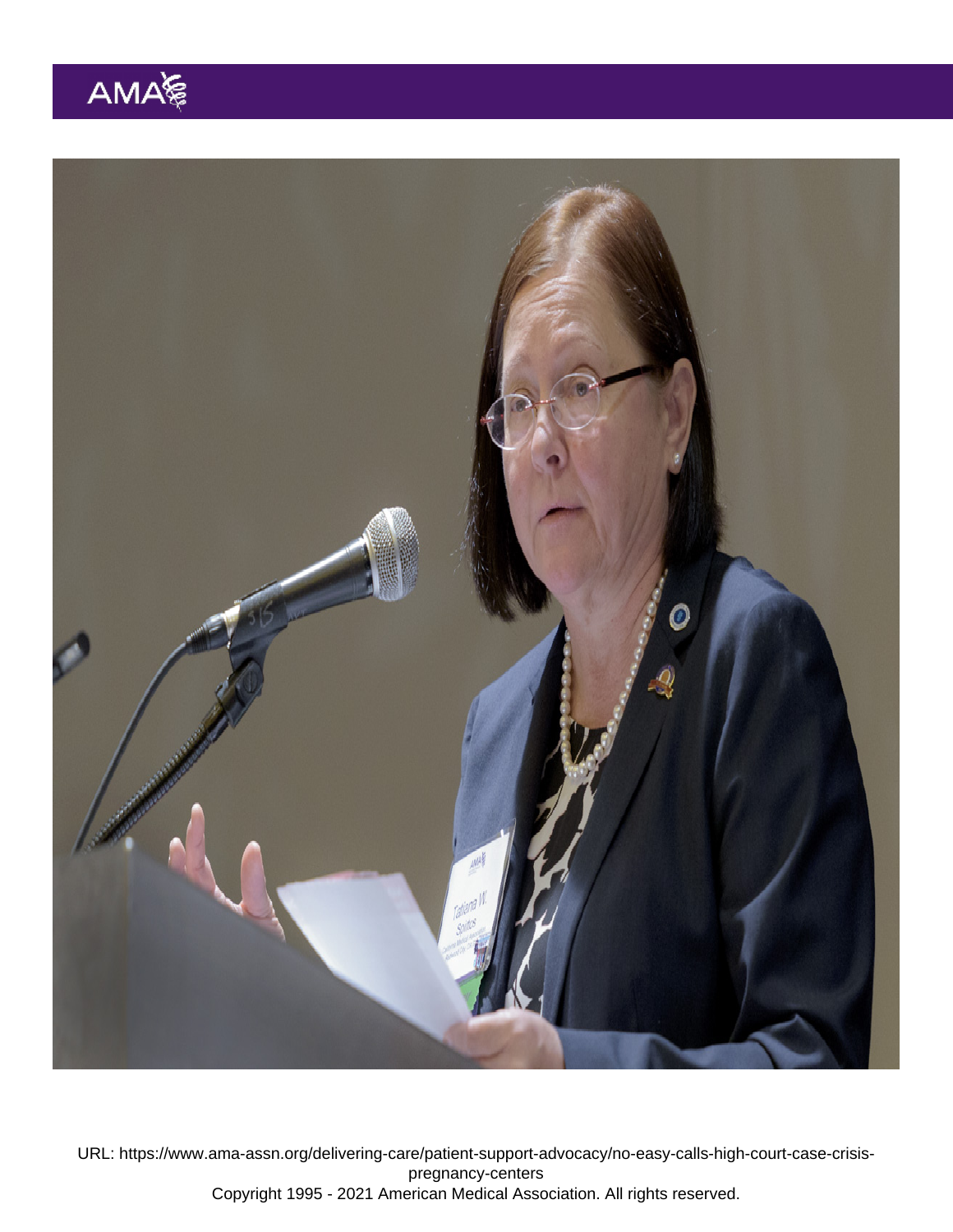Tanya Spirtos, MD, an ob-gyn and AMA delegate from California, speaks about her experience counseling pregnant patients. There is a code that governs such interactions, she says: "complete honesty."

The U.S. Supreme Court's 5–4 ruling in a case pitting claims of free speech against patients' right to transparency regarding care shows how the matter at the heart of National Institute of Family and Life Advocates (NIFLA) v. Becerra has closely divided even the nation's highest court.

The court examined whether California's 2016 Reproductive Freedom, Accountability, Comprehensive Care and Transparency (FACT) Act requiring licensed "crisis pregnancy centers" (CPCs) to post a notice informing women of state aid for health services, including contraceptive counseling and abortions, violates the CPC staff's First Amendment freedom of speech guarantee.

The AMA's decision to get involved in the case was not easy, but ultimately the Association decided to support the state of California, basing the arguments in its amicus brief on medical ethics and a patient's right to informed consent. Those intricacies of the case were explored during a session hosted by the Litigation Center of American Medical Association and State Medical Societies at the 2018 AMA Annual Meeting.

## Code requires complete honesty

Tanya Spirtos, MD, an AMA delegate from California, spoke at the event, and she emphasized that point while telling of her experience as an ob-gyn resident during the 1980s. She said both physician and nurse trainees could opt out of providing abortion services, but the decision to do so did not affect basic obligations to patients.

"There was a code: complete honesty," Dr. Spirtos said. That meant that, even if not directly involved in terminating a pregnancy, physicians were required to provide patients with honest information about their options for family planning, abortion and referral.

"If you could not provide service, you had to refer to someone who would," she said.

Dr. Spirtos cited a 2015 report from NARAL Pro-Choice America which documented how NARAL investigators visited 45 CPCs in 19 California counties. At 91 percent of the centers visited, NARAL reported that its investigator was told that having an abortion was linked to an increased risk of breast cancer, infertility, miscarriage or depression that results in suicide. Also, 63 percent distributed misinformation about contraception.